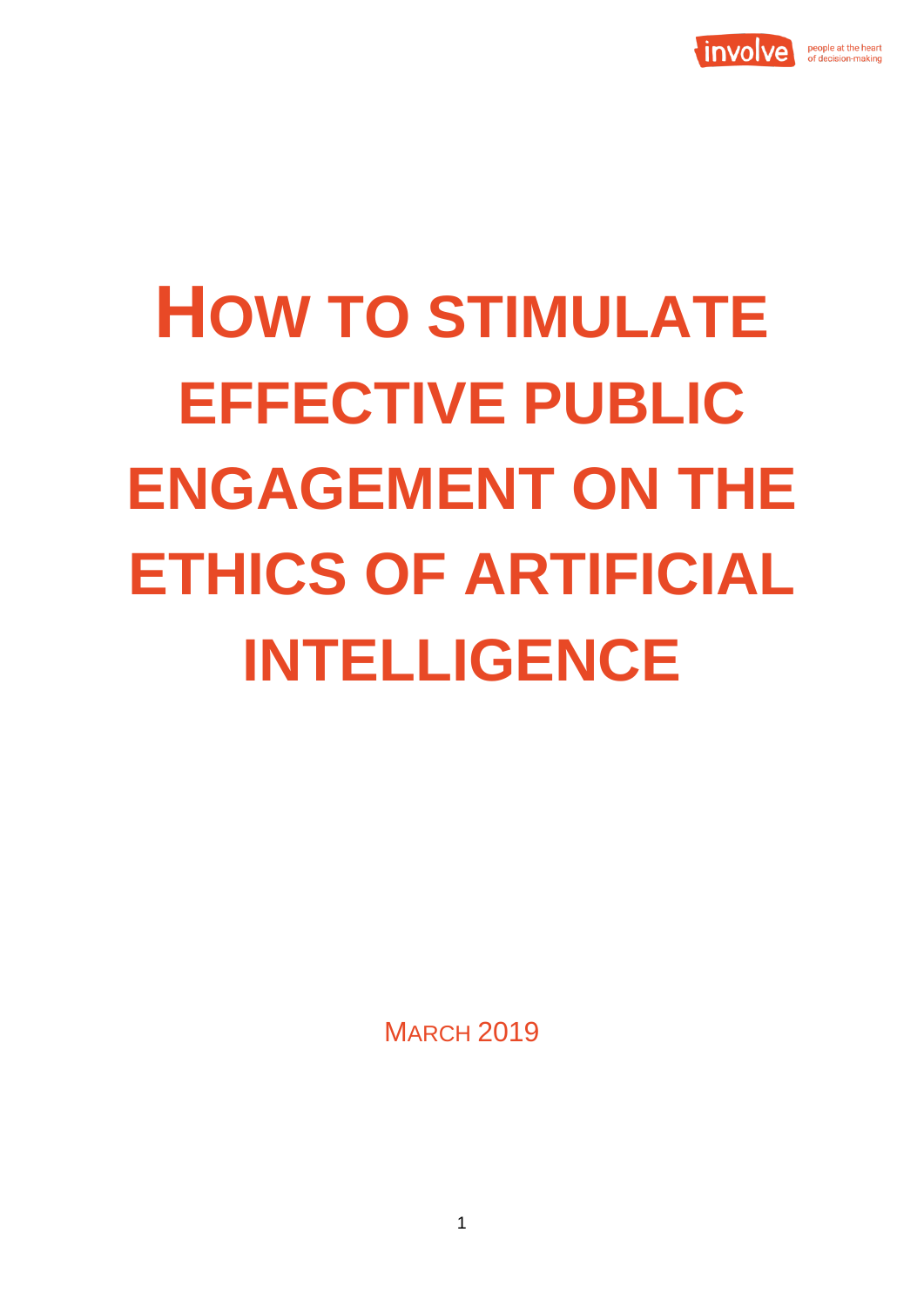

# **CONTENTS**

| 3. EXPLORING WAYS TO ENGAGE THE PUBLIC IN GOVERNANCE  6 |  |
|---------------------------------------------------------|--|
|                                                         |  |
|                                                         |  |
|                                                         |  |
|                                                         |  |
|                                                         |  |
|                                                         |  |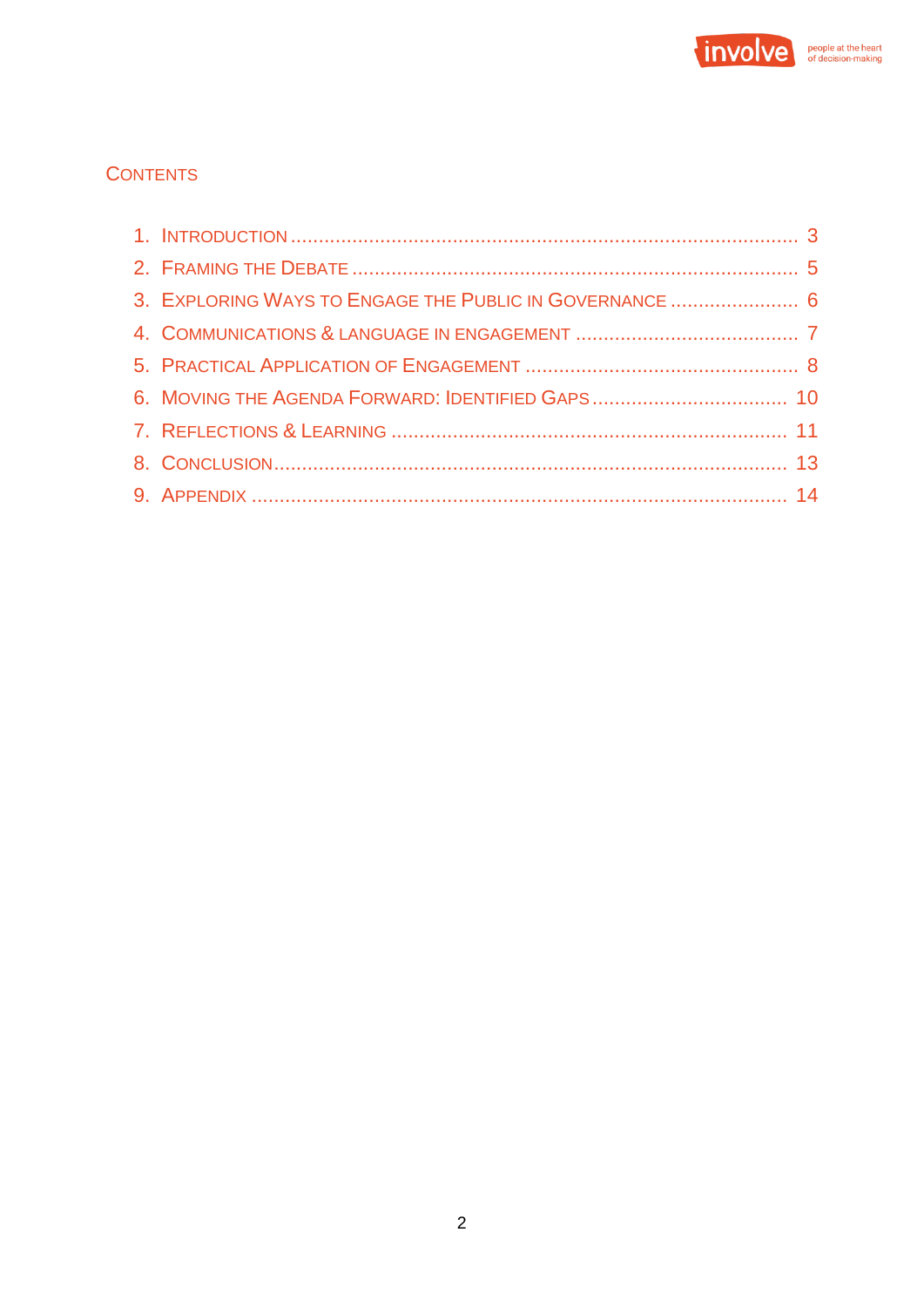

## 1. INTRODUCTION

 $\overline{a}$ 

The technology of artificial intelligence  $(AI)^1$  is already directly impacting the lives of citizens around the world. It is doing this in ways we can see, through identifying people in the photos on our phones or answering our queries in the form of Alexa or Siri. It is also doing this in ways we can't see such as supporting decision-making in a variety of industries and increasingly in public services. Its impact and reach will only grow, potentially affecting increasing aspects of our lives.

There is little transparent debate and few shared answers around the number of important questions these new technologies raise. Public engagement is an effective method to begin to answer and address some of those questions.

There have been several attempts to build public voices into decision-making around AI. For example, the [RSA report](https://www.thersa.org/globalassets/pdfs/reports/rsa_artificial-intelligence---real-public-engagement.pdf) "Artificial Intelligence: Real Public Engagement" illustrates three key issues that are particularly appropriate for public deliberation and likely to raise a number of ethical questions that could be applied across the technology: Transparency & Explainability; Agency & Accountability and Fairness.

However, this work and the examples we touch on later in this report are one off moments where it's difficult to build effectively on the learning of previous engagement. They can have only limited impact in the wider public policy debate because, however transparent they are, they lack visibility within the wider debate in the field of AI. We are yet to see sustained public engagement around the ethical questions of AI, especially in public services.

Developing this long-term, strategic public debate is important to influence the policy decisions needed to ensure the technology is democratically accountable and ultimately trustworthy from the public's perspective. Establishing sustained engagement poses real challenges given how quickly the technology is developing, its complexity and the levels of uncertainty about its trajectory, potential impacts and the benefits, risks and harms which may result. These challenges are reinforced when so many different actors are involved in designing, commissioning, deploying and critiquing AI systems.

Involve and DeepMind developed a joint project to explore how more sustained public engagement on the ethics of the use of AI in public service delivery might be stimulated. The project brought together a diverse group of stakeholders, each with their own perspectives, understandings and engagements on AI and ethics, to explore this issue through three roundtables.

This report outlines the findings and participant recommendations for working towards sustained public engagement on AI. The production of a resource providing guidance and recommendations on how to support future meaningful public engagement around AI and ethics was identified as a key next step. This report draws together participant recommendations and Involve knowledge where we have identified gaps to scope out some of the components any resource like this might require. The report delivers this through the following sections: **Framing the debate; Governance and decision-making; Communications & language; Practical application of engagement; Moving the agenda forward and Reflections & learning.** Each of the roundtables delved deeper into these different areas. Core questions were posed, and we have captured the participant

 $1$  When we use the term "AI" throughout the report we are referring to AI, machine-learning and automated decision-making. The [Royal Society define](https://royalsociety.org/~/media/policy/projects/machine-learning/publications/machine-learning-report.pdf) AI and machine learning as the following: "If the broad field of artificial intelligence (AI) is the science of making machines smart, then machine learning is a technology that allows computers to perform specific tasks intelligently, by learning from examples."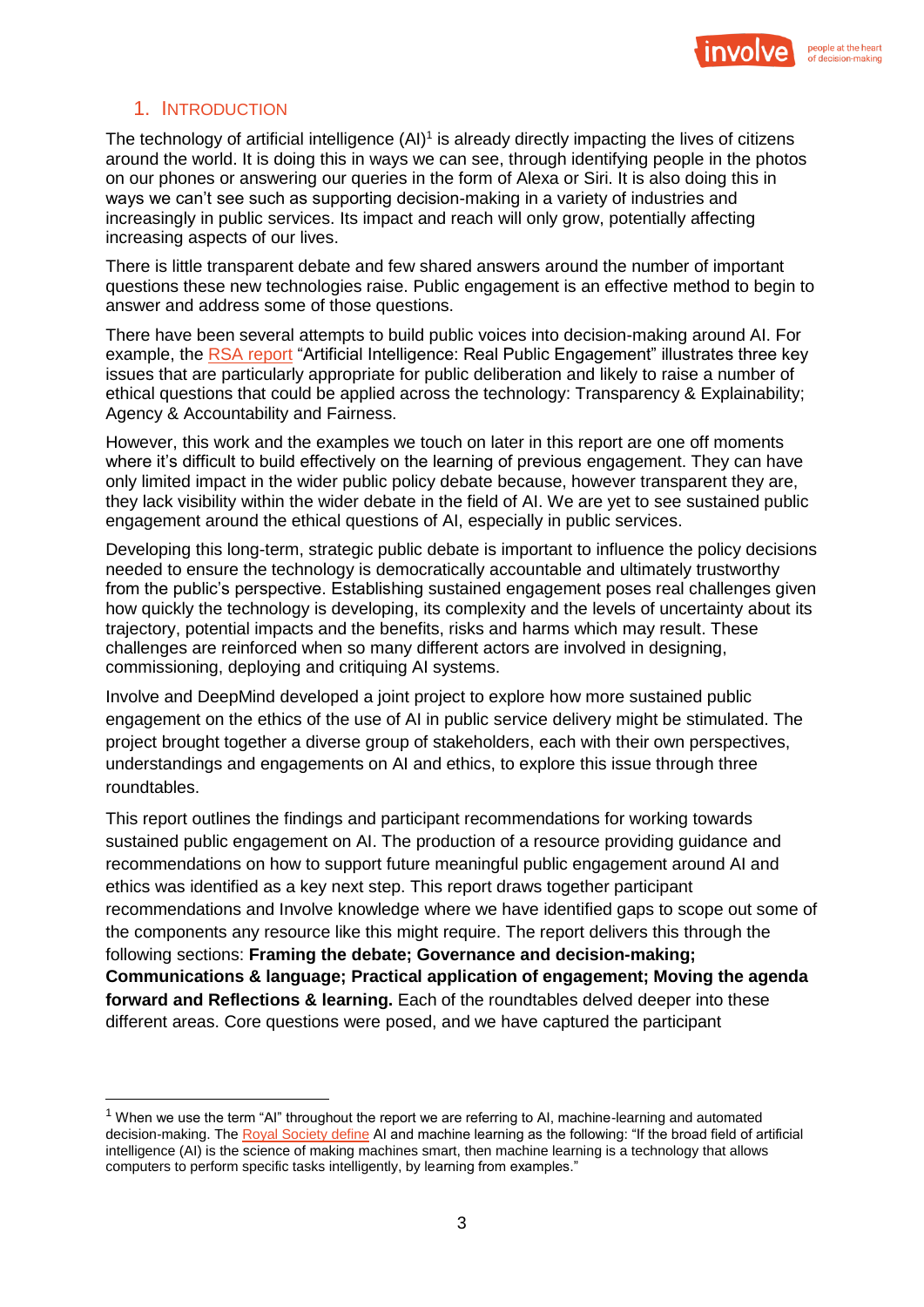

recommendations, questions and ideas for moving the agenda forward towards sustained public engagement on each area.

## **Methodology**

This work was designed to test whether bringing a diverse group of stakeholders together might lead to new insights and shared action to stimulate robust, sustained and meaningful public engagement in a complex area of scientific and technological innovation. The value of this approach was demonstrated in the breadth of issues surfaced. It did also highlight the investment needed to support stakeholders to identify common ground and shared objectives.

Interest in the roundtables was high and participants were made up of a group of experienced stakeholders ranging from academics in social studies of science, AI business leaders, AI scientists, ethicists, public engagement practitioners and those representing AI in the arts and culture. Invited participants were chosen based on their interest in public engagement with AI and ethics. We worked with contacts in the arts, AI, social science and public engagement fields to map as widely as possible participants that would be interested in this work. We acknowledge (as did participants at the roundtables) there were still gaps in the room in terms of different stakeholder perspectives impacted by this debate.

Participants reviewed the existing debates, learnt about some of the most recent attempts to engage the public in policy debates about AI and started to identify the actions needed to create sustained public engagement in this area.

Please note it is important at this stage to acknowledge that multiple different publics exist when we are talking about public engagement. An essential part of good public engagement is using methods that are suitable for the group of people you are trying to engage with and not using a one-size fits all approach. When we use the term "publics" throughout this report, it is on that basis.

The original purpose and objectives for the work were as follows:

#### *Purpose*

● To investigate what meaningful public engagement looks like around AI and ethics and to explore how this can be built into decision-making by researchers, technologists & policymakers.

#### *Objectives*

- To create space for a collaborative conversation between a diverse group of stakeholders on the ethical questions raised by AI and various public engagement initiatives designed and launched in response to those questions.
- To provide a forum for stakeholders to build new links and conversations.
- To build a common understanding of how to engage with public perspectives on the ethics of AI.
- To identify further areas of research, collaboration and advocacy around public engagement with the ethics of AI.

#### **Summary of Findings**

We found that bringing such a range of stakeholders together threw open the debate and framings of the topic more widely than initially anticipated. Identifying the purpose and focus areas for moving the agenda forward proved challenging due to the multiple angles and perspectives raised. Participants noted that the act of making these diverse perspectives visible in the first place was, nonetheless, a useful output from the work. And it is worth noting, that public perspectives are likely to be even more diverse than those of the stakeholders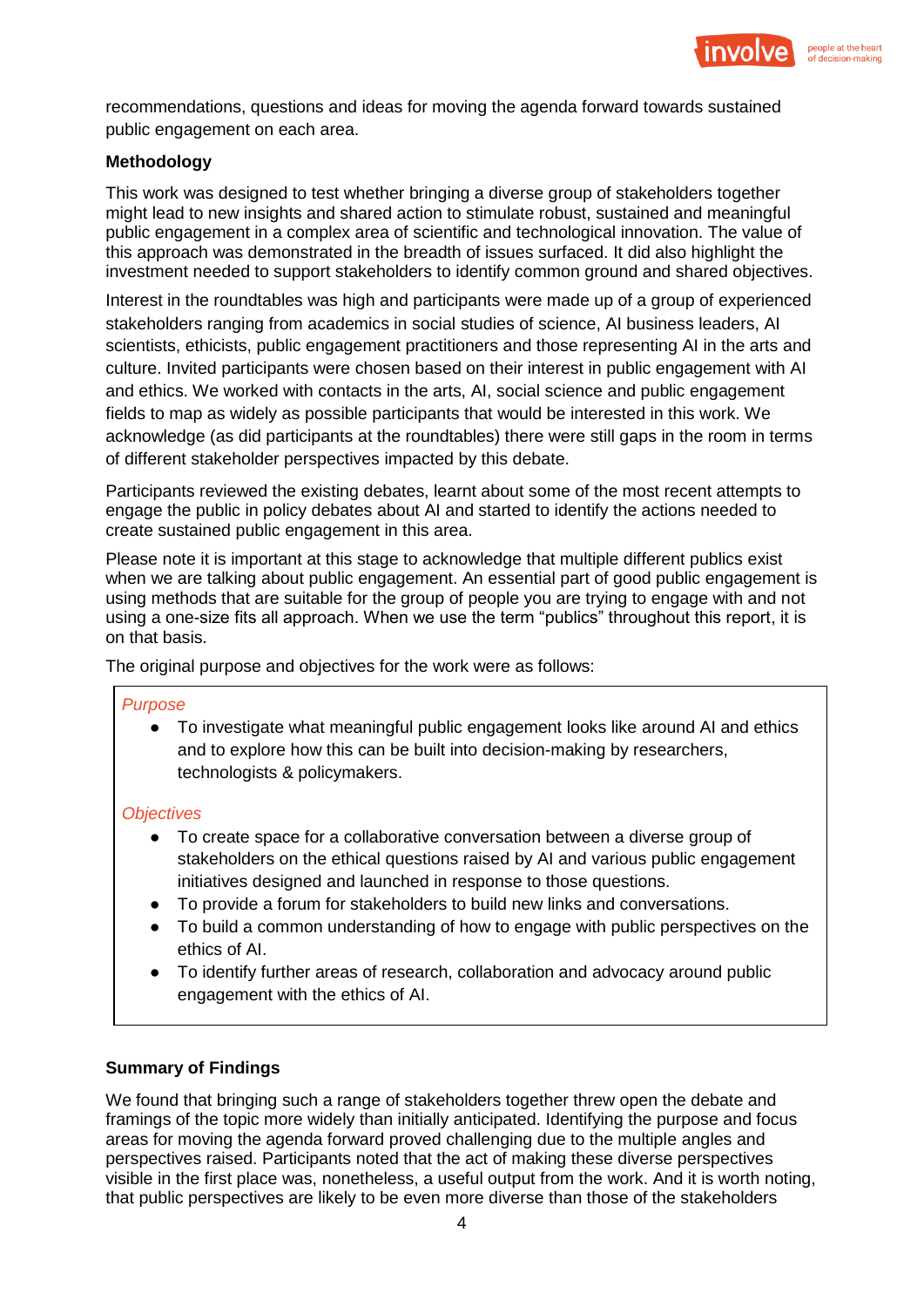

involved in these roundtables. Any engagement will both need to deal with the variety of framings the public bring to the questions raised by AI and find ways to make them visible to allow meaningful engagement with their implications.

# "These are challenging, but important discussions. Getting around the table with other people in this space is hugely valuable."

*Feedback from one participant at the end of the series of roundtables.* 

The overriding conclusion from the series was that a wide range of stakeholders working around AI have a clear interest and see value in public engagement on AI and ethics. The difficulty faced by stakeholders in agreeing the purpose and possible methods of engagement was a recurring lesson throughout the roundtables too. Without this greater shared understanding of public engagement methodologies, best practices and relevant approaches required, the risk is that different actors attempt to engage the public on different terms, for different purposes and asking different questions. Whilst encouraging more public engagement is no bad thing, the risk arises that the wider the number of framings and questions asked, the harder it is for hard pressed policy makers to make sense of what they are hearing. This could diminish the impact that public perspectives have on policy decisions.

The roundtables made it clear that those making decisions about the design, deployment and use of AI need to work collectively to develop more of a shared understanding of how the public should be involved in their decisions. Participants identified some tensions here that establishing consensus and shared understanding should not be the priority. It was also argued though that even if a shared understanding is not achieved, there is still real value in bringing people together to acknowledge their differences. This underlined further the difficulties faced by stakeholders to define what public engagement is required around AI and ethics. As outlined above, participants identified the first required step to tackle this as the development and sharing of a resource to explain what robust and sustained public engagement could look like which this report has begun to do.

# 2. FRAMING THE DEBATE

We shared [the words](https://www.nature.com/articles/d41586-018-05773-y) of Kanta Dihal and Stephen Cave from the Centre for the Future of Intelligence with participants. Dihal and Cave highlight the tensions in perspectives and opinions that create the frames and narratives around AI:

"In our era of advanced robotics and artificial intelligence…polarized responses persist, with pundits and the public applauding or warning against each advance."

#### *Kanta Dihal & Stephen Cave*

In early conversations, we focused on some of the existing framings used by stakeholders when discussing AI and how these are used by decision-makers to understand public reactions to AI. We drew out the ethical questions raised by these framings that participants identified. These were categorised into the following themes summarised below:

- **Desires:** what are the needs driving our expectations of technologies and how are they being influenced?
- **Perspective:** how do we balance the multitude of competing opinions around this area and the difficulty for individuals and groups to be objective?
- **Fundamental Questions:** have we truly considered the implications of the technology on life as we know it? Do we need to challenge ourselves to explore possibilities outside of our comfort zone?
- **Society:** the questions in this category covered numerous areas but there was commonality around who in society holds responsibility for managing the technology and what impact it will have on society as a whole?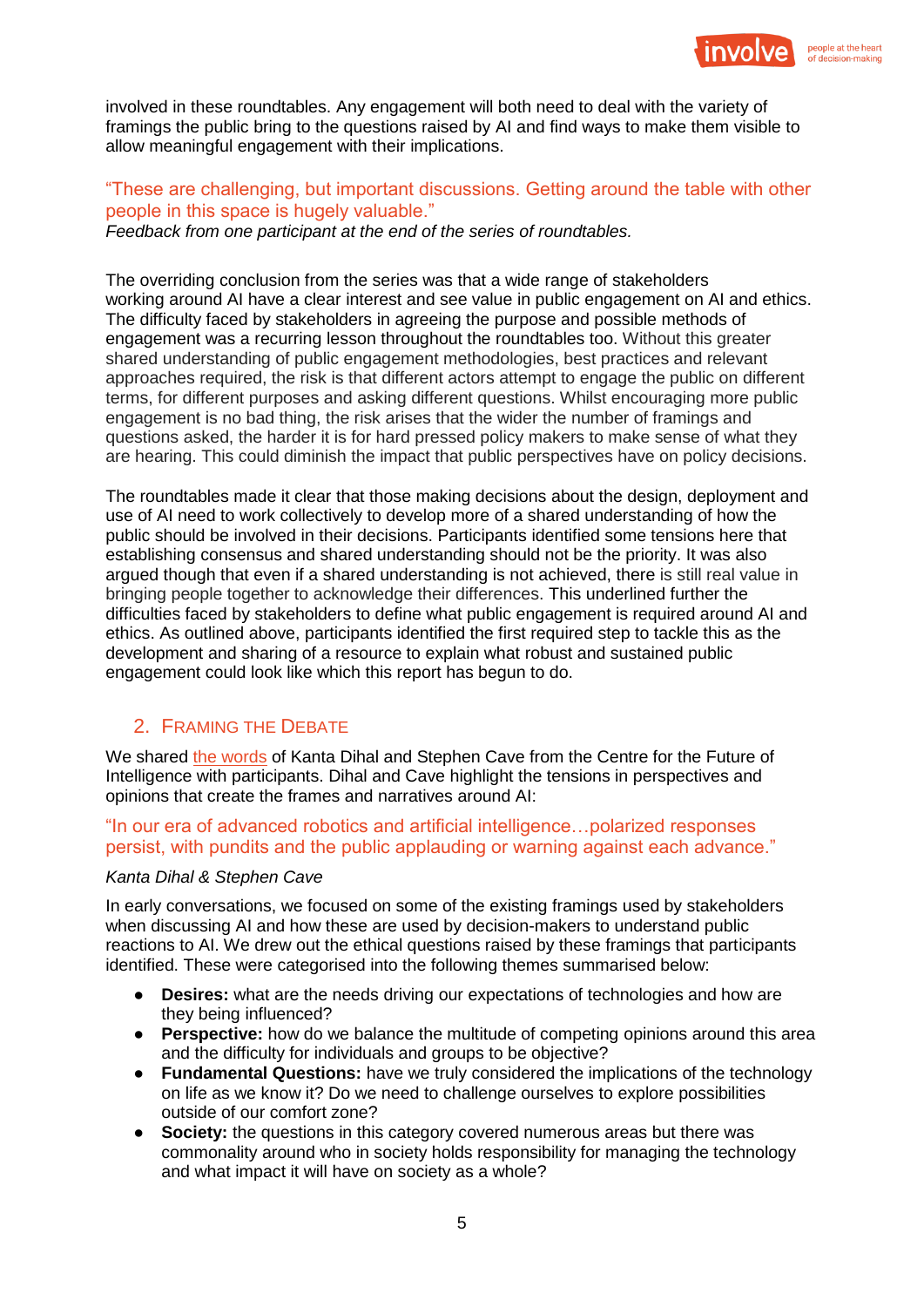

- **Diversity:** who is being represented in the rooms where decisions about the technology are made?
- **Implementation:** when should and when shouldn't we use the technology?
- **Accountability:** who holds overall accountability for the technology and its ethical implications?
- **Transparency & Trust:** to what extent is transparency required to ensure trust in the technology and what should this look like?
- **Language:** what impact can language have on the direction of development of the technology and its implementation?

Each theme captured ethical, social and moral dilemmas that AI poses and they provide a basis for some of the core questions that public engagement could tackle (the full list of questions under each theme is in Appendix A). The framings spanned from very detailed points concerning whether an individual should be able to get an explanation to a decision made about them, through to the nature of the capitalist system in which AI is developing.

These framings and the potential dilemmas AI poses recurred throughout the discussions.

# 3. EXPLORING WAYS TO ENGAGE THE PUBLIC IN GOVERNANCE

Three core questions were identified by participants for exploring this area further which were:

- **1. How & when can mechanisms to involve the public be included within governance?**
- **2. How should the government's use of AI systems be mapped and prioritised to inform where engagement can have the most impact?**
- **3. What precedents are there for building (or not) public engagement into government decision-making?**

We have then summarised the participant recommendations prompted by these questions into the following themes: focused engagement, accurately framing engagement, mapping the use of AI by government, avoiding duplication of regulation and clarity around ownership of an engagement process.

#### **Focused engagement**

Discussing AI broadly leads to a very diffuse and unfocused conversation. Any public engagement needs to be around specifics for example credit scores, facial recognition and specific policy options and it shouldn't just use the broad term "AI". Involve's own experience suggests that the public are more likely to want to be involved in solving specific, relevant problems where technology such as AI might provide part of the solution, rather than in policy debates framed around a specific technology.

## **Getting the framing right is critical**

Any debate about the use of AI quickly reveals its complexity. Participants noted that any public engagement will have to be very clear about the framing of the questions and boundaries of any discussions. Participants identified several areas to consider when thinking about the framing of engagement. Here are some examples but they are not the exclusive framings to be considered when planning a process. Participants raised whether engagement should focus around:

- Global, national or local levels of governance?
- Developing standards vs laws & regulations?
- AI now vs AI potential in future?
- Exploring hopes and fears, and ideal futures?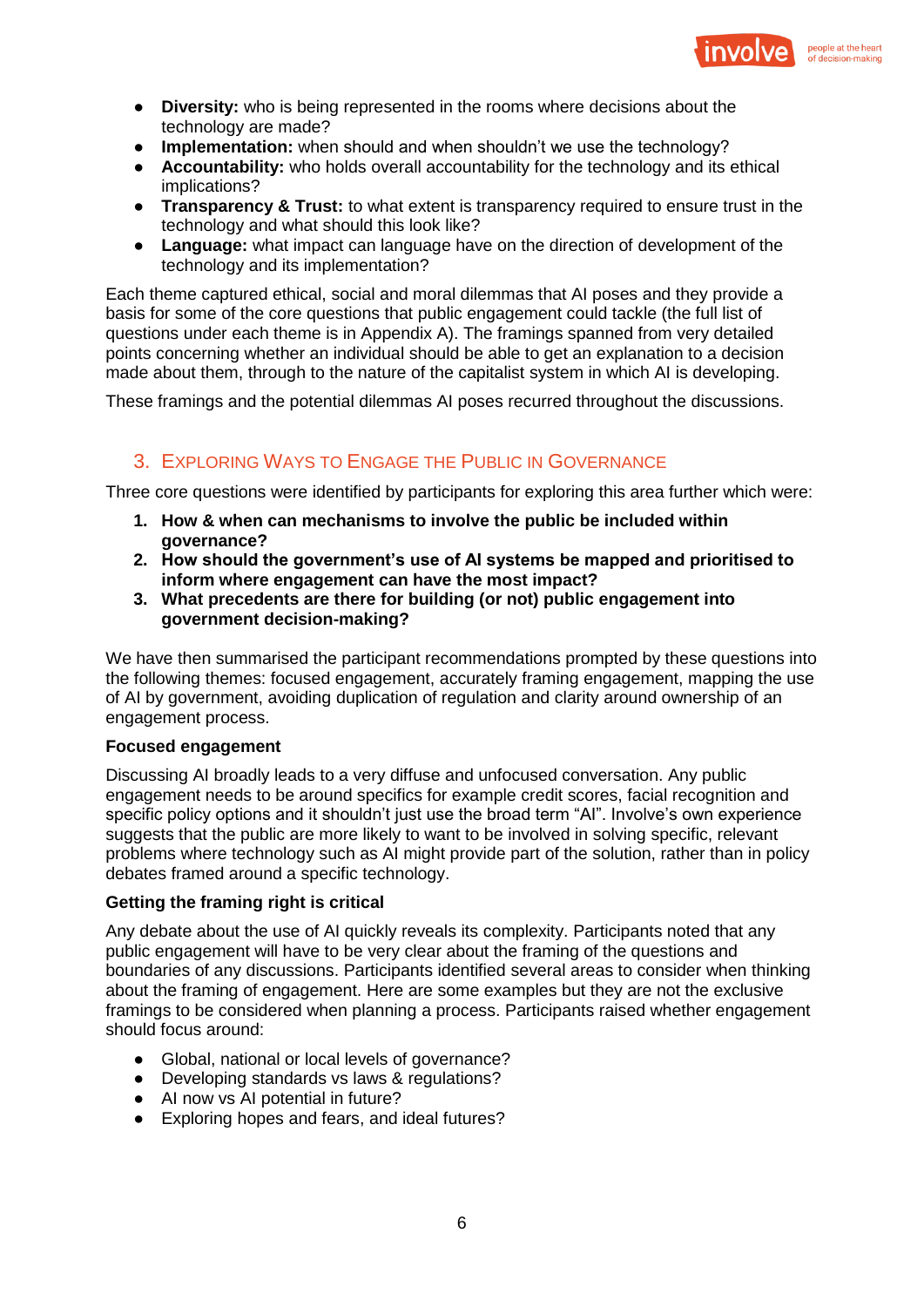

#### **Map the use of AI by government**

Participants recommended that actors in this field, with government, should map where AI is being used in government and by decision-makers so stakeholders can identify where, when, how, who and why to engage around AI. An example raised was whether engagement around AI should be on internal AI systems (like HR) and/or external AI systems (like healthcare, social care).

This prompted a further question as to whether such a mapping might help identify where public engagement might be most useful. For example, the mapping might show that engagement about the specific use of AI is needed or it might show that something else needs to be considered for instance budgeting, resourcing or decision-making in the system more generally instead.

#### **Avoid duplication of regulation**

Regulators should consider what the characteristics are of AI that make policy-making in this area any different and identify areas that can be covered by existing and approved regulation. For example, a recommendation was made for decision-makers to consider where the new General Data Protection Regulation can provide governance and regulation for the development and deployment of AI. Another example is the existing legal requirements that could cover some aspects of AI provided by the concept of ["Duty of Care"](https://www.lawgazette.co.uk/commentary-and-opinion/a-duty-of-care-could-regulate-social-media/5066691.article) as written about by Will Perrin. These ideas could suggest engagement may not be required in certain areas when looking at future regulation or could enable the engagement to start at a more informed level rather than from a blank sheet.

#### **Ownership**

Participants recommended the need to consider how we ensure that the engagement is effective. This discussion raised points suggesting the efficacy of the engagement is influenced by the ownership and driving force behind the process. The following questions were emphasised as key for decision-makers and practitioners of engagement to answer before starting an engagement process:

- Who is responsible for the public engagement?
- Who will act on the engagement and take responsibility for feeding back to the public on the impact of the engagement?

When considering how to build sustained public engagement on AI, recognising and starting to address the questions above will help to create more meaningful processes that will be of more value to decision-makers and therefore have more impact on policy.

# 4. COMMUNICATIONS & LANGUAGE IN ENGAGEMENT

Participants identified one core question to help unpick how communications and language can impact on the creation of sustained public engagement on AI. The question was:

## **1. Is it possible to have a common and shared understanding of AI? How do the understandings of different actors, including the public and government, differ in this area?**

## **Clarity of language**

Several participants requested a Glossary of terms referring to AI to support clear and consistent definitions for public engagement in this area. Participant discussions frequently touched on differing interpretations and use of language around this complex topic which sometimes seemed to be a source of confusion or disagreement. This is something participants acknowledged becomes even more of an issue when trying to communicate this area to the public. The work of [Understanding Patient Data](http://understandingpatientdata.org.uk/) (UPD) to support discussions with the public, patients and healthcare professionals about uses of health and care data provides a useful example for how this might be done.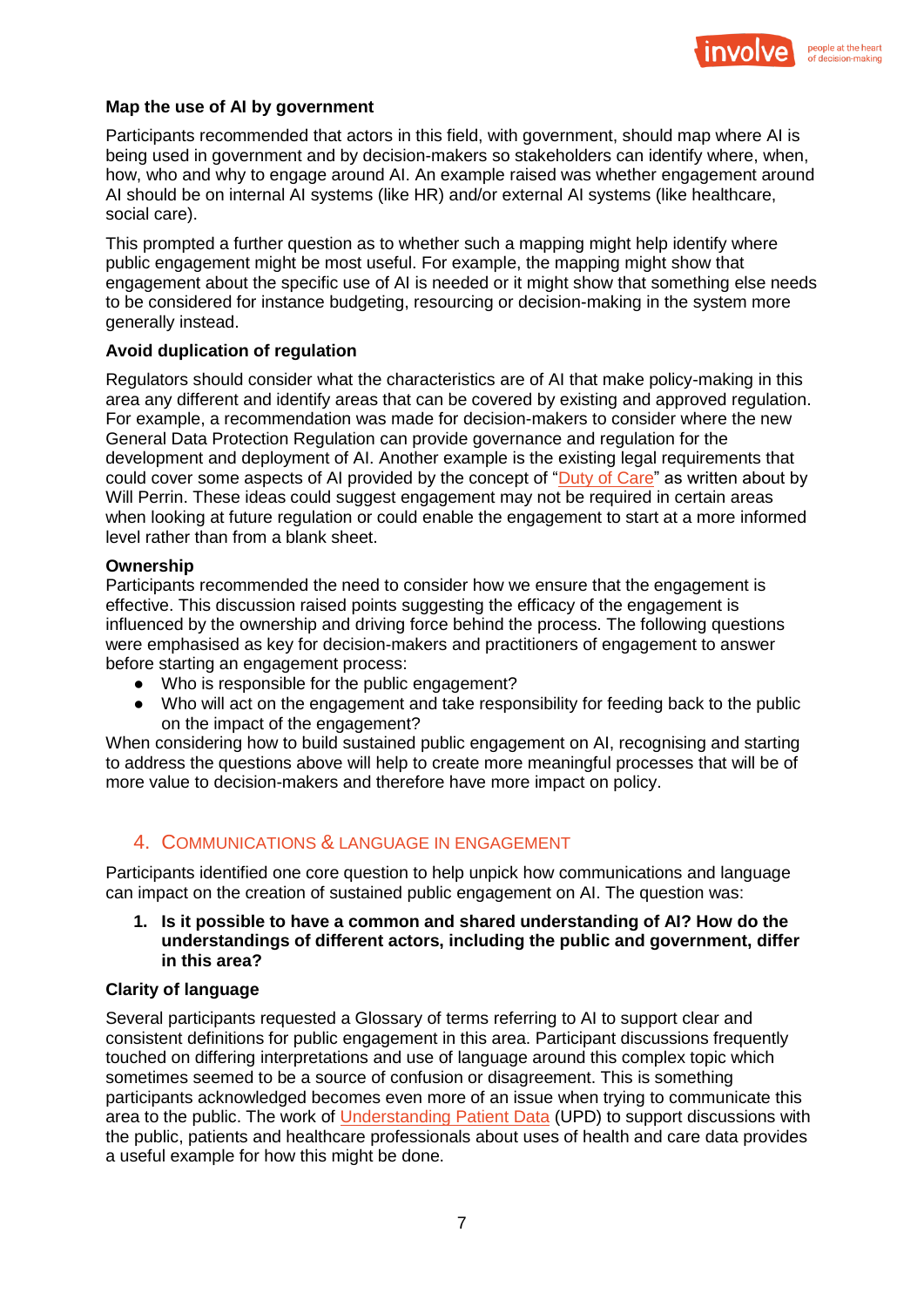

#### **Develop a shared public understanding of AI**

Participants made a clear recommendation that those working with AI need to demonstrate possible futures and do more to deconstruct the hype surrounding AI. Public engagement is one method of helping those working with AI to build a shared, factual understanding of AI. It was suggested that such activities could illustrate trade-offs and explain where AI is and isn't in people's lives to increase awareness and understanding.

#### **Government responsibility**

The government should be challenged internally and externally to lead on developing and framing this shared public understanding. The roundtables identified that there is a risk of a paternalistic language and framing developing around AI if the government intervenes extensively. However, the view that the government needed to demonstrate clarity on their use and understanding of AI was generally supported. This paper from the [AI Now Institute,](https://ainowinstitute.org/aiareport2018.pdf) focused mainly around the US political system, digs into these arguments further looking at a possible algorithmic impact assessment framework to ensure public accountability for government bodies around these new technologies.

#### **Identify which publics**

Often people refer to the public as one entity. Even a brief glance at the public debate on any issue demonstrates that this is not true. There are multiple publics and communities with multiple perspectives and views.<sup>2</sup> Any effective engagement needs to start by identifying which publics and communities bring relevant perspectives, views and knowledge before engagement begins. These recommendations mirror developments in other areas of technological development. For example, [UPD](http://understandingpatientdata.org.uk/public-and-patient-engagement-activities) have been doing lots of work in this area to share good practice and learning from engagement examples and to emphasise the need to recognise the existence of multiple publics. [Genome Editing Public Engagement Synergy](https://www.publicengagement.ac.uk/nccpe-projects-and-services/nccpe-projects/genome-editing-public-engagement-synergy) have focused on similar techniques too by sharing resources to support effective public engagement on another complex issue area. (See the section in this report on Moving the Agenda Forward for more suggestions.)

#### **Importance & influence of communications**

The power of language and communications to influence thinking and public acceptability is a critical part of this work. Participants identified additional themes under this area that need to be acknowledged when designing engagement on AI:

- **Communications Purpose:** What is the purpose of public engagement and how can language impact on this? Is it to inform people, or to help policymakers make decisions? A conclusion from this work is that the purpose has to be both to inform the public and policy-makers.
- **Media:** How can media discussions of AI mature to become more informative? How can more of a balance be reached between the AI good news stories and the portrayal of negative consequences of AI?

# 5. PRACTICAL APPLICATION OF ENGAGEMENT

This section draws on the discussions about four existing examples of public engagement on AI to answer three core questions.

- **1. What could public engagement look like around AI and ethics?**
- **2. What existing resources are there to support public engagement?**
- **3. What does public engagement look like at different parts of the AI life-cycle?**

As well as planning how to move the agenda forward, one aim of this work was to raise awareness of existing public engagement on AI and ethics. Four public engagement case

<sup>&</sup>lt;sup>2</sup> See for example[: https://webarchive.nationalarchives.gov.uk/20170110123903/http://www.sciencewise](https://webarchive.nationalarchives.gov.uk/20170110123903/http:/www.sciencewise-erc.org.uk/cms/our-thinking-2)[erc.org.uk/cms/our-thinking-2](https://webarchive.nationalarchives.gov.uk/20170110123903/http:/www.sciencewise-erc.org.uk/cms/our-thinking-2)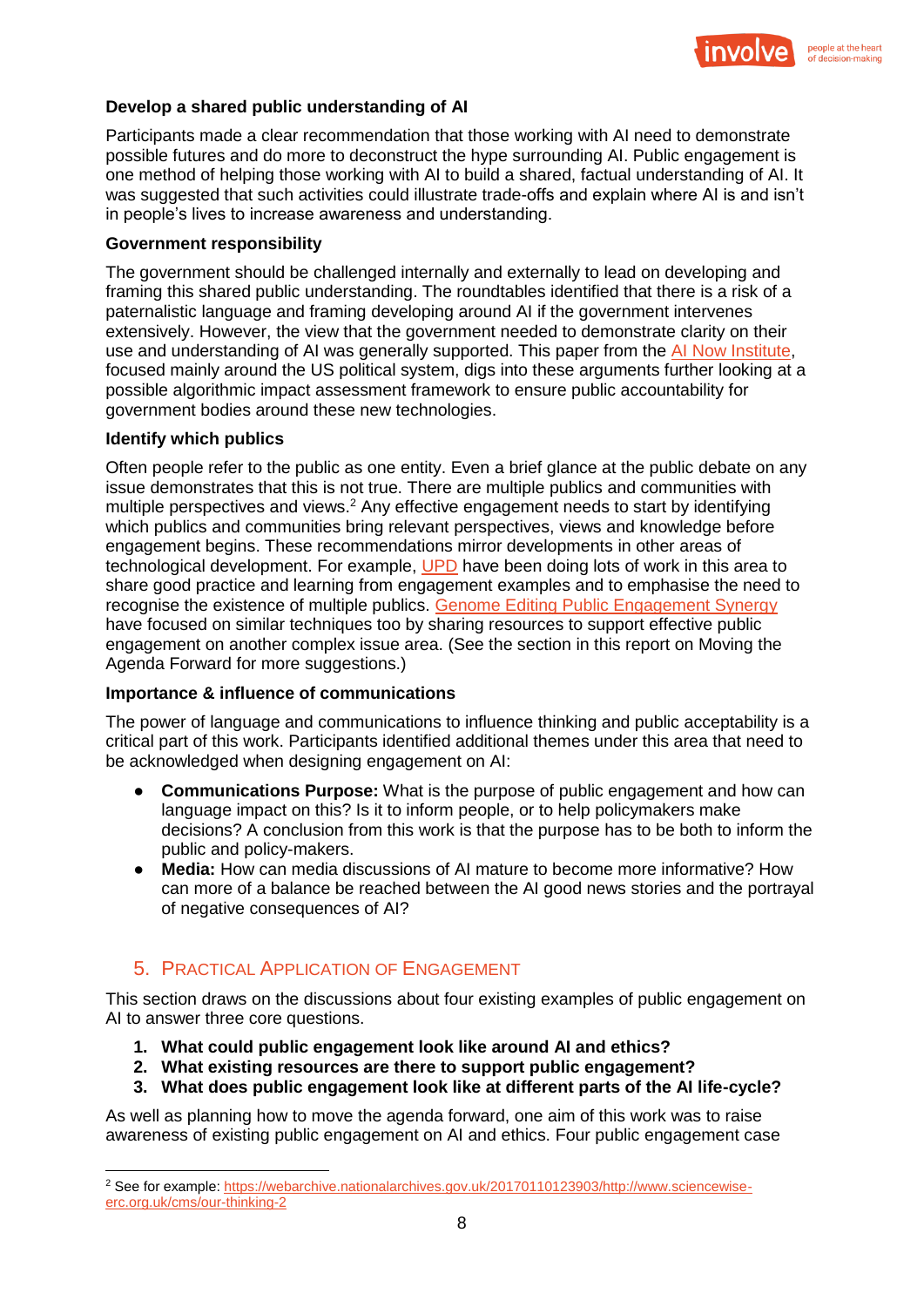

studies were shared at the second roundtable. These four examples are highlighted below (for more detail, please see Appendix B).

- Royal Society's public views on machine learning,
- [Forum for Ethical AI](https://www.thersa.org/discover/publications-and-articles/reports/artificial-intelligence-real-public-engagement) led by the RSA on public engagement with automated decisionmaking,
- Nesta's [public dialogue on AI & Ethics](https://www.involve.org.uk/our-work/our-projects/practice/artificial-intelligence-what-do-public-really-think-about-its) and;
- British Science Association's [survey on AI.](https://www.britishscienceassociation.org/News/rise-of-artificial-intelligence-is-a-threat-to-humanity)

Discussions exploring these examples in more detail led to further ideas and recommendations from participants around the design, delivery and scope of possible future public engagement on AI. This included an emphasis on the importance of using creative methods of engagement as well as more traditional processes.

Participants identified the following key recommendations for those looking to deliver public engagement around AI:

## **Transparent development**

Explore engagement through open development of AI applications. Public engagement processes could be implemented during the development phase of AI production instead of post-development. Early engagement would test public acceptability early on and help build public perspectives into the design and development of products.

Participants shared suggested engagement methods for different points in the AI life-cycle:

- Conception Futures focused engagement
- Design Scenario-based engagement
- Deployment Deliberative engagement

#### **Case studies**

Share engagement examples and raise awareness of existing public engagement around AI further. The sharing of the case studies at the roundtables really emphasised the importance and support for reviewing and learning from existing engagement projects as a basis for future engagement.

#### **Creative methods**

Investigate new and alternative engagement processes and framings that can enable wider reach such as through technology services. One participant suggested an engagement process that could be delivered at scale could be designed in a similar way to how internet cookies request permission from users. An engagement method based on the way permissions for cookies works could capture responses and perspectives of the public on relevant aspects of AI. Further suggestions from participants were examples like [Massachusetts Institute of Technology \(MIT\)'s moral machine;](http://moralmachine.mit.edu/) using online platforms; gamified/scenario based methods such as [My 2050;](https://www.google.com/url?q=http://2050-calculator-tool.decc.gov.uk/%23/guide&sa=D&ust=1549368895055000&usg=AFQjCNGIexoh9azdK8G40LBT8kKsqpUAFA) or bringing people from the arts into discussions in this area more. (See the section below: Moving the Agenda Forward for more ideas).

## **Purpose & scope**

Many further questions were raised around the practical application of engagement on AI depending on different contexts, sparked particularly from reviewing the case studies that were shared. There was a particular focus in the discussions on the types of questions that should be asked when considering the purpose and scope of engagement:

- **Focus:** Public Engagement can address focused, application level issues (e.g. a health app or policing tool). The following questions should be considered as part of this:
	- o Should this technology be deployed at all?
	- o Should this technology be used/designed at all?
	- o To what extent?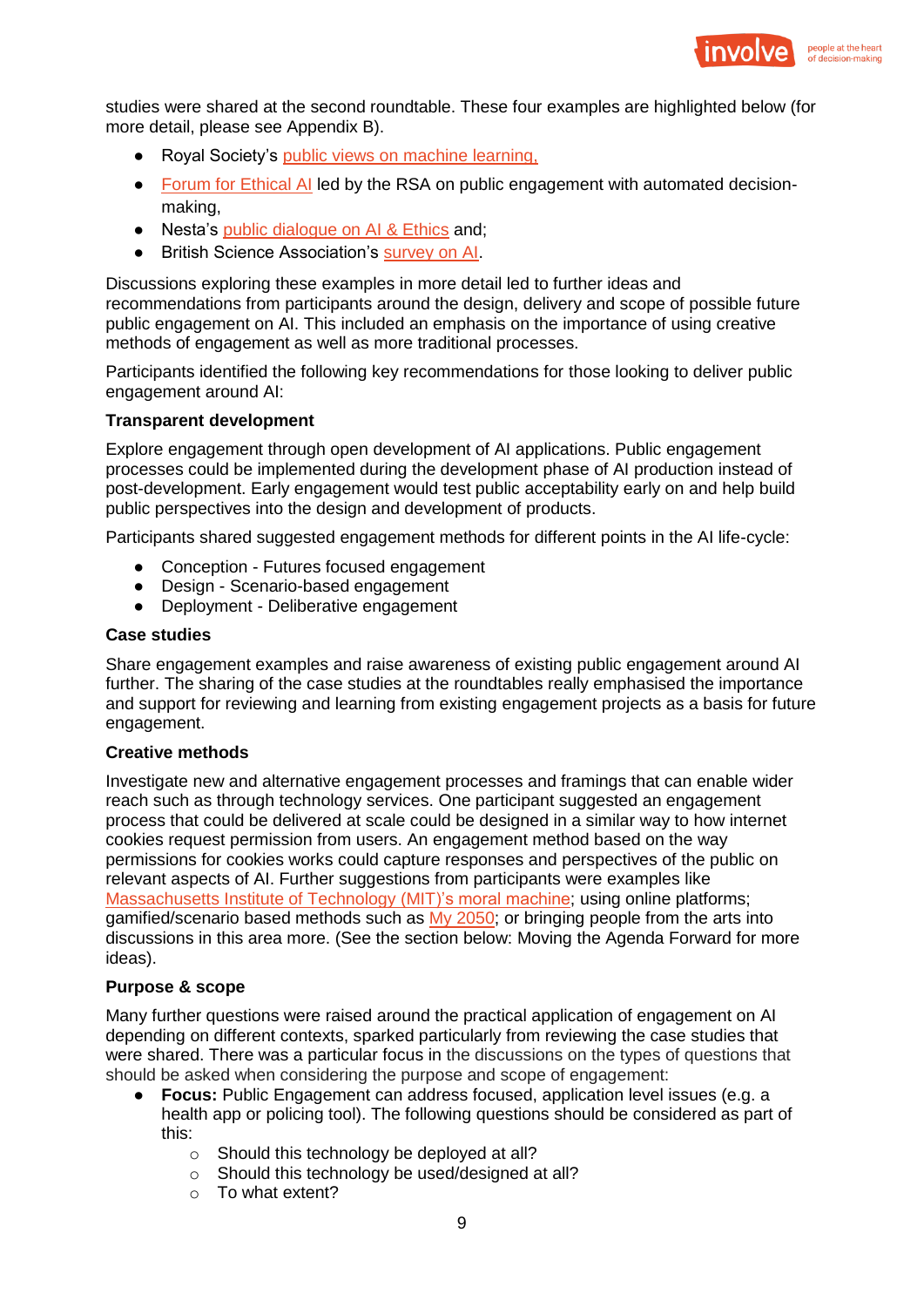

- **Suitability of engagement:** When is engagement not needed/not appropriate?
- **Impact:** What kind of impact or outcome are we imagining public engagement will have?
- **Scale:** How to scale the engagement process? Who should be involved?

## 6. Moving the Agenda Forward: Identified Gaps

Based on the above findings from the roundtables series we have provided several examples and resources that can help move the agenda forward towards sustained public engagement on AI. This section is informed by the gaps in discussions that emerged. The information is drawn from Involve's experience and the pool of knowledge from roundtable participants who were invited to contribute further suggestions to the report after the initial draft was produced.

The gaps identified were: the need to share high quality engagement standards; explanations for the cost of participatory processes and how to demonstrate the value and purpose of engagement.

#### **Engagement Standards – Traditional & Creative Examples**

Throughout the discussions, participants requested further examples of engagement processes and what meaningful engagement looks like and how to define it. We shared Involve's [Nine Principles of Effective Deliberative Public Engagement](https://www.involve.org.uk/resources/knowledge-base/what-are-qualities-good-participatory-process/nine-principles-effective) drawn from our experience as engagement practitioners.

#### *Nine Principles for Effective Engagement*

- 1) The process makes a difference
- 2) The process is transparent
- 3) The process has integrity
- 4) The process is tailored to circumstances
- 5) The process involves the right number and types of people
- 6) The process treats participants with respect
- 7) The process gives priority to participants' discussions
- 8) The process is reviewed and evaluated to improve practice
- 9) Participants are kept informed

A further example shared by participants is Wellcome's [The Art of Health: Exploring Creative](https://wellcome.ac.uk/sites/default/files/Art-of-Health-Mumbai-Wellcome-Oct2016.pdf)  [Engagement with Health](https://wellcome.ac.uk/sites/default/files/Art-of-Health-Mumbai-Wellcome-Oct2016.pdf) (2016) which outlines creative and alternative engagement ideas that could be considered when designing processes to engage the public around AI.

As mentioned earlier in the report, [Genome Editing Public Engagement Synergy \(GEPES\) –](https://www.publicengagement.ac.uk/sites/default/files/overview_of_resources_live_1.pdf) [Overview of](https://www.publicengagement.ac.uk/sites/default/files/overview_of_resources_live_1.pdf) Resources (2018) is an additional source of information, resources and ideas for public engagement processes when tackling complex topics, in this case, genome editing. The same goes for the earlier highlighted work by [UPD](http://understandingpatientdata.org.uk/public-and-patient-engagement-activities) which focuses on sharing best practice in the area of public engagement and health.

The University of Cambridge, Centre for the Future of Intelligence and Arm have also developed an award-winning [series of publicly accessible short documentaries](http://www.risemachines.com/) over the past few years. These are designed as conversation starters and have been shown at a variety of Science Festivals (often followed by discussions with a panel of experts). An attached survey for each has also allowed for more public responses to be captured.

An additional case study shared by a participant was the [Global Inquiry into Citizens in the](https://weareunitedcitizens.org/press-release/press-release-global-inquiry-identifies-agenda-to-tackle-six-sins-of-the-digital-age/)  [Digital Age.](https://weareunitedcitizens.org/press-release/press-release-global-inquiry-identifies-agenda-to-tackle-six-sins-of-the-digital-age/) The Fourth Group worked with 10 partners (including SOAS University, Democracy Earth, One Young World and Quartz) to engage with hundreds of people from over 40 countries across all the major continents through 'Open Conversations', focus groups, and in-depth online interviews looking at the impact of tech on people across the world.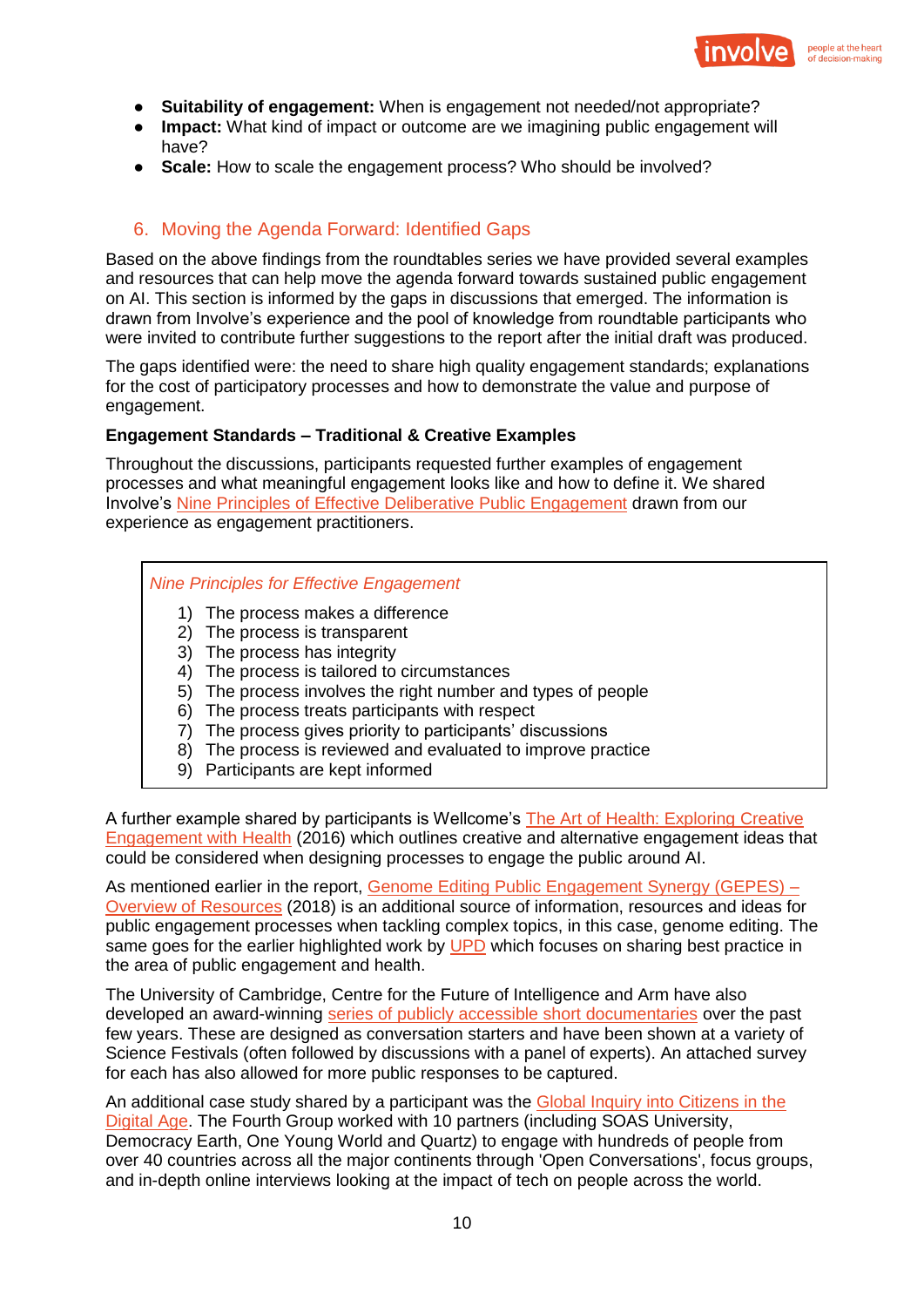

#### **What is the cost of engagement?**

During the discussions the following question was raised: how do you prioritise public engagement given the opportunity cost (time, resources, etc.)? From our experience, securing the initial investment and internal buy-in for engagement processes is a common challenge and one that will exist in the world of AI too. Involve provides a [True Costs of Public](https://www.involve.org.uk/sites/default/files/field/attachemnt/True-Costs-Full-Report.pdf)  [Participation](https://www.involve.org.uk/sites/default/files/field/attachemnt/True-Costs-Full-Report.pdf) (2005) report and a [webpage](https://www.involve.org.uk/resources/knowledge-base/fact-or-fiction/myth-1-engagement-too-expensive) focused on myth busting the expense of engagement processes.

Appendix C in this report captures the top-level arguments from these two pieces. It provides key information for anyone looking to analyse the costs of engagement to help secure internal support for a sustained approach to bringing in the public voice around AI.

#### **What's the potential value & impact of engagement?**

Linked to the costs of engagement were several questions raised around why stakeholders should engage the public in the first place. Given the overriding support from participants for public engagement, it felt necessary to share the considered benefits of participation for helping attendees to communicate its value more widely:

- Improved governance
- Improved quality of services, projects and programmes
- Greater capacity building and learning amongst stakeholders
- Appropriate decisions
- Legitimacy / support for decisions
- Accountability to the public, meeting public demand and expectations for involvement.

These are taken from Involve's web pages on the [quality and legitimacy of decision-making;](https://www.involve.org.uk/resources/knowledge-base/what-impact-participation/quality-and-legitimacy-decision-making) [costs and benefits of participation](https://www.involve.org.uk/resources/knowledge-base/what-impact-participation/benefits-and-costs-public-participation) and the [true costs of public engagement.](https://www.involve.org.uk/sites/default/files/field/attachemnt/True-Costs-Full-Report.pdf)

(Please see Appendix D for a more detailed outline of these points if required.)

In summary, in response to gaps identified in discussions during this work, we have outlined good practice engagement recommendations; provided detail to explain the costs of engagement processes and highlighted the value of sustained public engagement approaches.

# 7. REFLECTIONS & LEARNING

To close the series of roundtables, we considered these final questions to reflect on where this work needs to go next:

- **1) Should roundtables/engagement processes with diverse groups of stakeholders like this continue?**
- **2) What is the core question to ask that group?**
- **3) Who are we missing from the room?**
- **4) What are the next steps for this work?**

These questions were used as prompts which sparked a wide-ranging discussion on how to explore this agenda further and what the key participant takeaways were from the discussions.

#### **Knowledge of engagement**

To establish sustained engagement, stakeholders will need a greater awareness of the purpose of engagement and the methodological standards/practices around engagement including the multiple methods that exist to suit different audiences. This will ensure that the key principles of engagement are shared by all.

It was also recognised in discussions that those advocating participation must talk about engagement with stakeholders and policy-makers as well as delivering direct public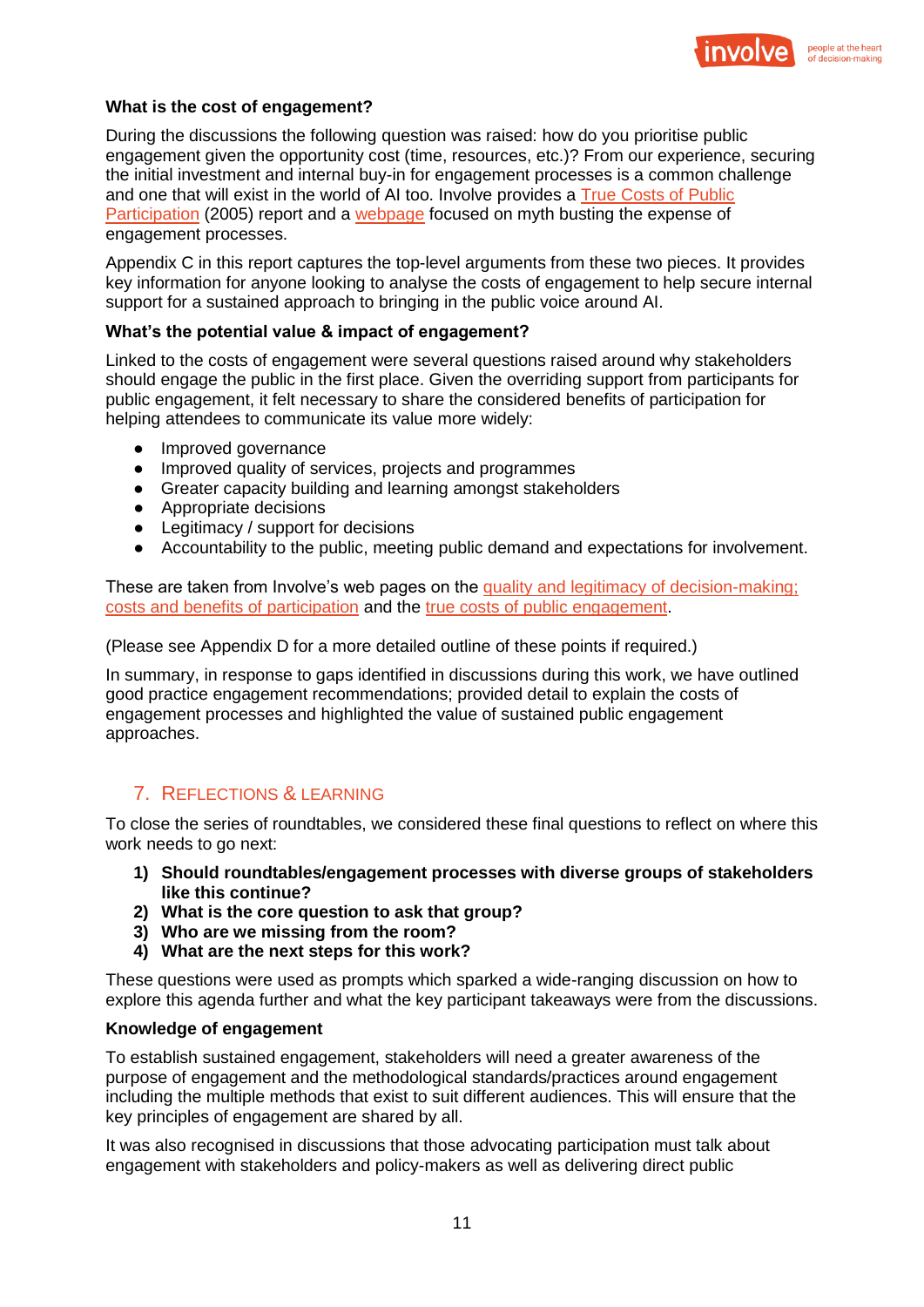

engagement. A real need for participation practitioners to provide wider training for organisations to deliver engagement themselves e.g. "train the trainer" was also highlighted.

#### **Framing**

Participants agreed that the use of clear framing of an issue or question is necessary for designing engagement to help focus the scope and purpose of the process, a recurring finding from this work. A key conclusion was also drawn that there are no easy answers to the multiple questions around AI due to the complexity of the topic and that this must be remembered when designing engagement processes. For instance, consensus must not always be sought and it's the richness of the varied discussions and thinking that can provide new solutions to these complex challenges.

A further recommendation also flagged the need to avoid dealing with more systemic challenges for instance public trust in decisions, through the topic of AI. Examples such as this need to be approached through the bigger question of why some feel democracy isn't working.

#### **Diversity of participants**

A repeated sentiment raised throughout discussions, but particularly when looking at the practical application of engagement, was the consideration of the range of people around the table. Participants recommended a UK wide conversation to prevent conversations only happening in an AI echo chamber in the South East.

#### **Reflecting on the roundtables: further questions to consider**

- **Bigger Picture:** How useful is it to have AI as the primary focus for public engagement? Does it shut down alternative social solutions by focusing engagement on AI? Should a more problem focused approach be taken, with consideration given to AI when it offers a potentially viable solution to a key problem faced by society?
- **Control:** Why is engagement necessary? Does it relate back to the human need for control?

## **Learning**

This project was designed to tackle the issue of a lack of sustained public engagement around the use of AI, in particular in public services. The plan was to stimulate robust, sustained and meaningful public engagement in a complex area of scientific and technological innovation amongst a diverse stakeholder group. We wanted to test a new approach to public engagement design, focusing on bringing stakeholders together first before engaging directly with the public.

Involve captured its learning from developing and delivering this process and the learning from participants and their experience throughout the project. Our first reflection would be to ask if the framing of the roundtables was too broad. It proved challenging to focus discussions, especially around the emphasis on the use of AI in public service delivery and we therefore would recommend a more focused scope for stakeholder engagement. This links with feedback from participants who identified the value in the frames that have come out of this work but acknowledge they still need more specific discussion.

"The diversity of voices in the room was excellent for bringing a range of perspectives. However, it meant the conversations struggled to find focus."

*Feedback from one participant after the first roundtable.*

Another reflection is that we could have supported the process of moving the agenda forward further with an additional roundtable where we could have discussed tactics and best practices around possible engagement methodologies to take conversations to date to the next level. To combat this, we have invited participants to contribute to the report directly to help continue the conversation and push for further traction on the report's recommendations. One participant working on an ["Earning Trust in Technology Governance"](https://www.tigtech.org/) project has already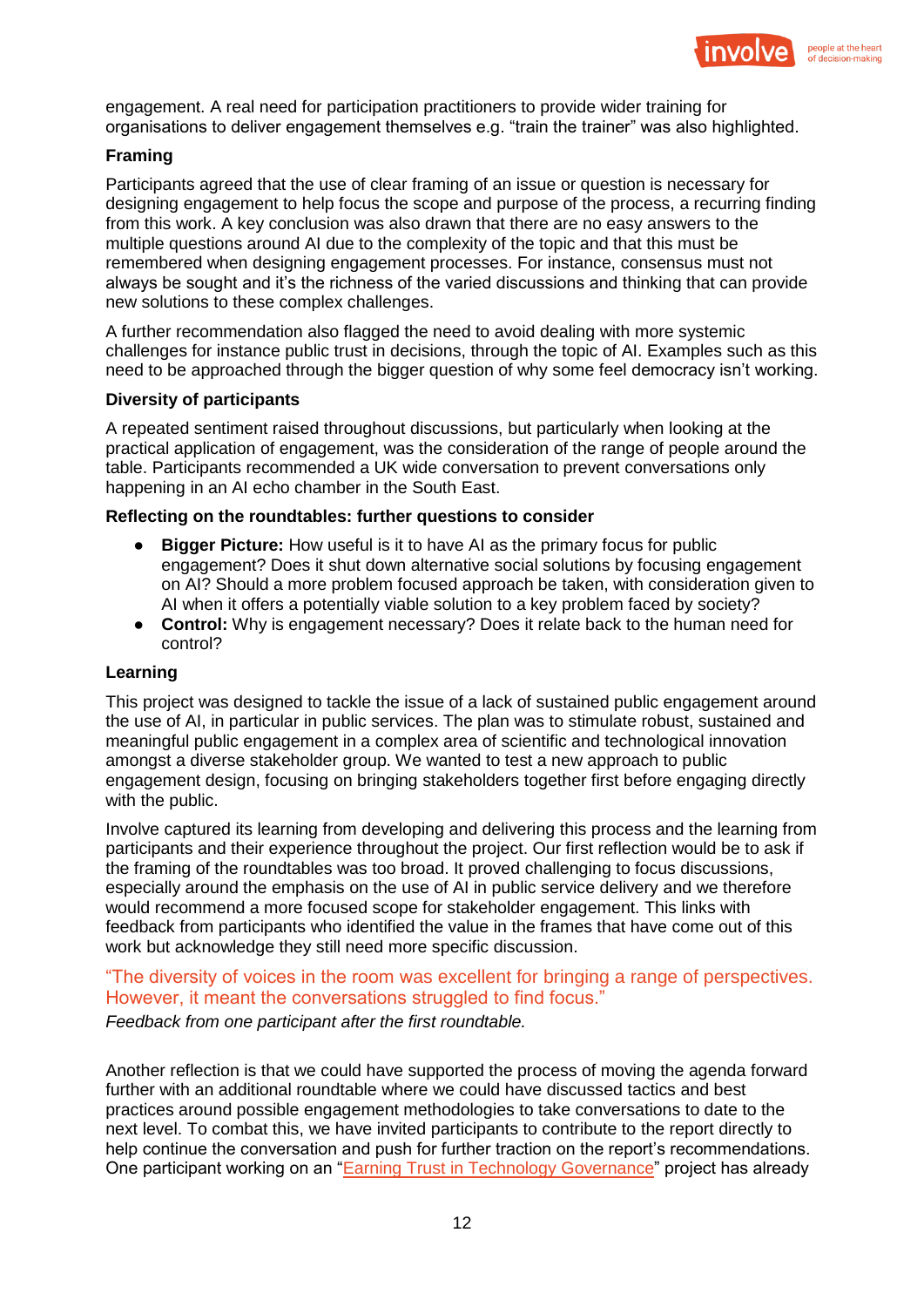

offered to explore the relevant findings from this work in that project with others interested in this area as one possible next step from the roundtables.

A final reflection to note is around the value of building new connections and creating a forum for discussion for those who have been leading public engagement work in their respective organizations. This is a recurring and significant benefit identified in feedback from participants throughout the series.

## 8. CONCLUSION

These roundtables were designed to bring diverse stakeholders together to discuss public engagement around the use of AI in public services. The report highlights the support for engagement from these stakeholders combined with the challenges they face or questions they hold around effective and meaningful engagement.

The lack of consensus on the scope and purpose of engagement demonstrates a real need for those making key decisions about the design, deployment and use of AI to work collectively together to develop more of a shared understanding of how the public should be involved in their decisions.

We now look to address the challenge of picking up the actions and recommendations identified in this report along with, we hope, the multiple participants involved in this work.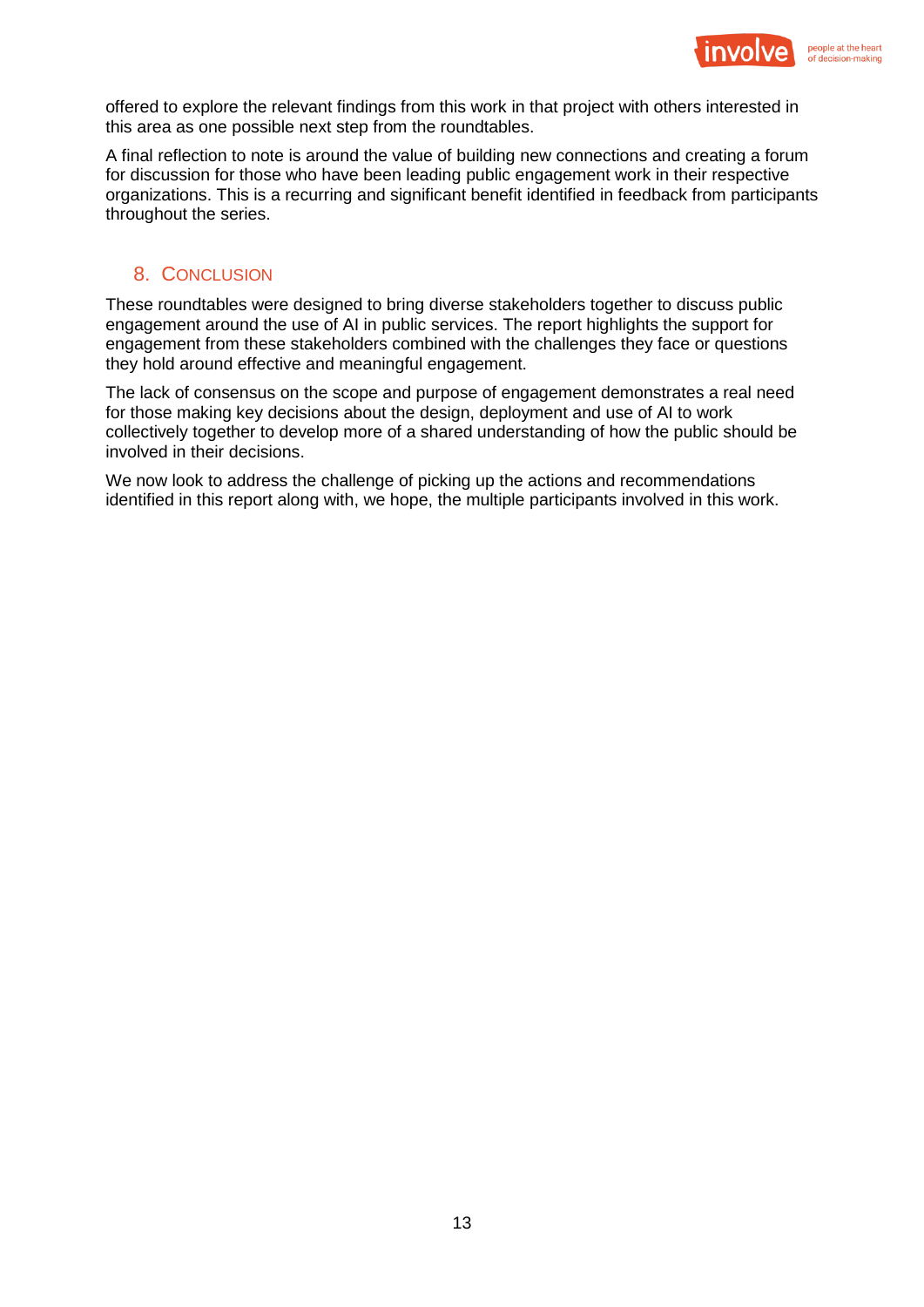

# 9. APPENDIX

# Appendix A - Findings from Roundtable 1

The first roundtable was designed to explore the existing frames and narratives used by stakeholders to understand public perspectives around AI. From these discussions we have pulled out the ethical, moral and social dilemmas and questions raised by participants and categorised them

thematically. These are outlined below:

#### **Desires**

• Ethics of expectation: what influence are pre-emptive and predictive technologies having on our desires? • What needs are driving tech. development?

#### **Perspective**

• Is anybody pure? Are we ever truly free from influence?

• How can individual perspective and standpoint be taken into consideration in the debate if there are so many different opinions?

#### **Fundamental Questions**

- Redefining work without changes to wage capitalism?
- Is there a metaethics of capitalism under this?
- How can we ethically do things ethically? (Metaethics)

#### **Diversity**

- How do intersectional inequalities (e.g.
- Race, Gender, etc.) influence the debates?
- Diversity of views who is in the
- room/discussion and allowed access to the debate? Who would like access to the
- debate?
- Is the whole community represented?

#### **Transparency & Trust**

- Open Society what types of power emerge and what impact will they have? Do we need checks & balances for potential power shifts? Who sets these checks & balances?
- 
- Should we focus on trust & accountability not just transparency?
- level of transparency is needed?
- Should an individual have the ability to get an explanation about a decision made about themselves?
- accuracy vs explanation?

#### **Society**

- If tech. companies are seen as being part of the problem should they be responsible to solve the problem? Should there also be space for society to debate technology?
- What should the balance be between individual vs collective agency/rights?
- What are the ethical implications for current generations to consider for future
- generations? E.g. "AI Now vs AI Later" • Are we ignoring values? E.g. those we can't measure. Whose values and ethics are being
- talked about? E.g. international ethics.
- Is it fair or right to buy advantage using AI?

#### **Implementation**

- When do we not use it?
- What are the ethical implications of using the technology and what are the ethical
- implications of not using technology?

#### **Language**

- What is the social, moral, political context/frame?
- Good for who? What is "good"?
- Whose interest is at the end of the narrative?
- What is the impact of the language used
- e.g. is "ownership" the correct framing?
- Fairness: what is fair?
- Where should the balance be between specificity of accounts of AI vs "Catch All" explanations?

#### **Accountability**

- Who is responsible for the ethics?
- Who deals with the consequences?
- Who owns the technology?
- Who benefits from it? And who doesn't?
- And what is the interaction with inequalities?
- Who has agency?
- Should we be inviting the public to engage if we aren't listening to them?
- As individuals, can accountability enable us to trust and believe in the decision-making process? Is transparency too much work for individuals?
- Who owns the ethical conversation? Who should?
- Should power be more easily accessible?
- - What generates trust in corporate decisions?
		-
		- What is transparency? Who decides what
		- What are the trade-offs in the debate e.g.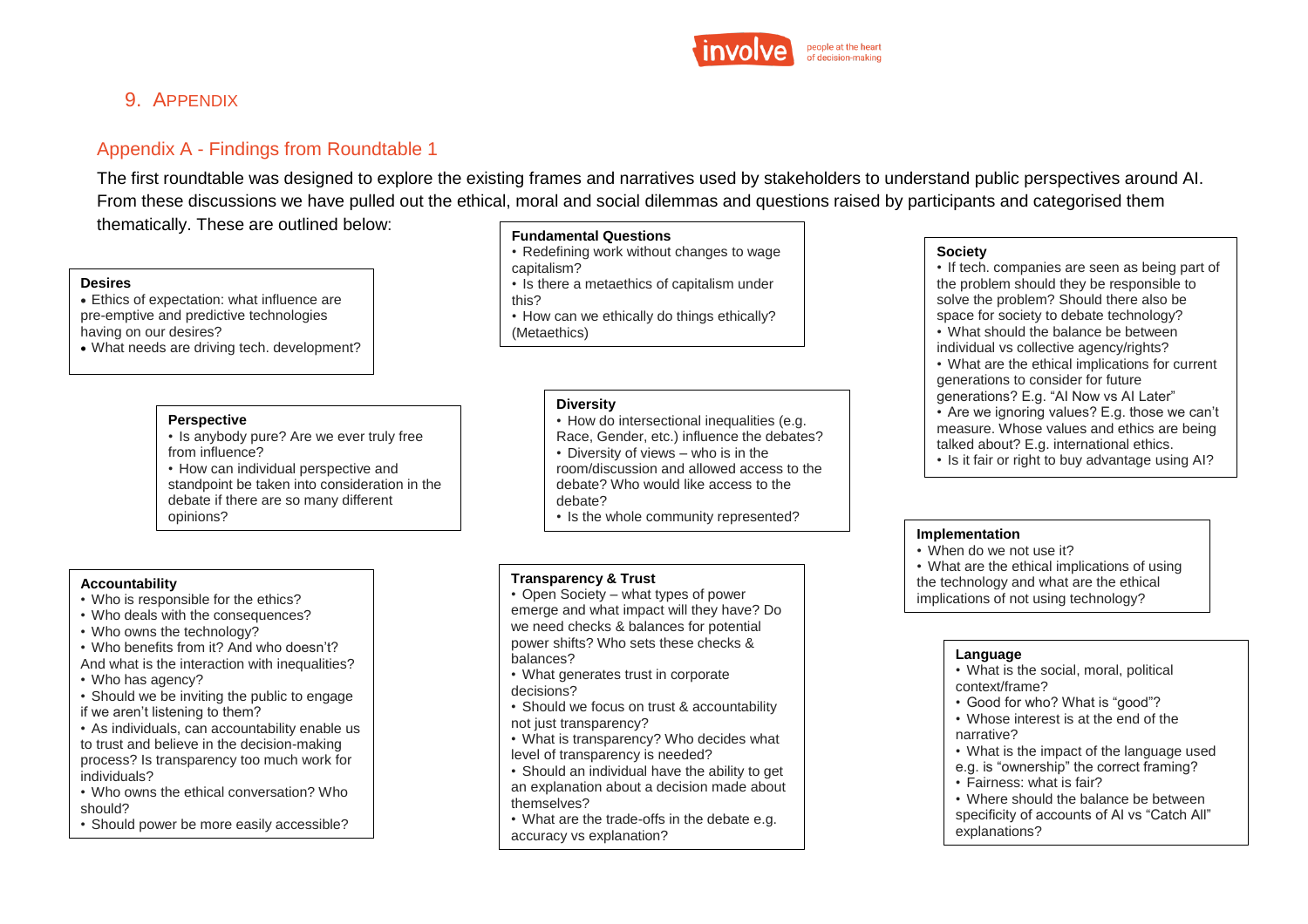

# Appendix B - Public Engagement Examples

The four examples of public engagement reviewed are:

- 1. Royal Society's public [views on machine learning,](https://royalsociety.org/~/media/policy/projects/machine-learning/publications/public-views-of-machine-learning-ipsos-mori.pdf)
- 2. [Forum for Ethical AI](https://www.thersa.org/discover/publications-and-articles/reports/artificial-intelligence-real-public-engagement) led by the RSA on public engagement with automated decisionmaking and;
- 3. Nesta's [public dialogue on AI & Ethics.](https://www.involve.org.uk/our-work/our-projects/practice/artificial-intelligence-what-do-public-really-think-about-its)
- 4. British Science Association's [survey on AI.](https://www.britishscienceassociation.org/News/rise-of-artificial-intelligence-is-a-threat-to-humanity)

Here is a short summary of each example. Presentations from the organisations below were provided at Roundtable 2.

## *1. Public views on machine learning – Royal Society*

The Royal Society launched a project on machine learning in November 2015, aiming to increase awareness of this technology, and highlight the opportunities and challenges it presents.

The project focused on the current and near-term (5-10 years) applications of machine learning, investigating the potential of this technology and the barriers to realising this potential, and was supported by a broad programme of public, policy, research, and industry engagement.

The UK public was a key audience for this project, and public engagement an integral part of the programme of work. This engagement included a public events programme that reached over 15,000 people, and a public dialogue with Ipsos MORI that explored public awareness of, and attitudes towards, machine learning.

## *2. Forum for Ethical AI - RSA*

The RSA is facilitating a series of citizens' juries to deliberate on the ethical use of AI for automated decision-making.

The question being explored is: Under what conditions, if any, is it appropriate to use automated decision systems?

Jurors met and heard from expert witnesses in May and June 2018 to produce a set of conditions in response to the question. A final event will be held on October 13 in order to carry out a deep dive on one of these conditions – explainability – in partnership with the Alan Turing Institute and the Information Commissioners' Office. This event will also give jurors a final opportunity to have a discussion with, or make recommendations to, a wider group of stakeholders.

# *3. Public dialogue on AI & Ethics – NESTA*

This one-day public dialogue explored how members of the public might approach some of the biggest questions and the values underpinning their decisions on AI and ethics.

A hypothetical but realistic health case study was used to demonstrate how algorithms can inform decision-making in the public sector. Using a game-like approach, participants (23 public participants and one table of policy-makers working in this field) worked together to develop paper algorithms, and in the process explored what health data their algorithm should use and what decisions it should make.

The aim of this dialogue was to contribute to wider public debate on controversial new technologies; help policymakers to understand public priorities in these areas and directly inform research strategies/ethical frameworks.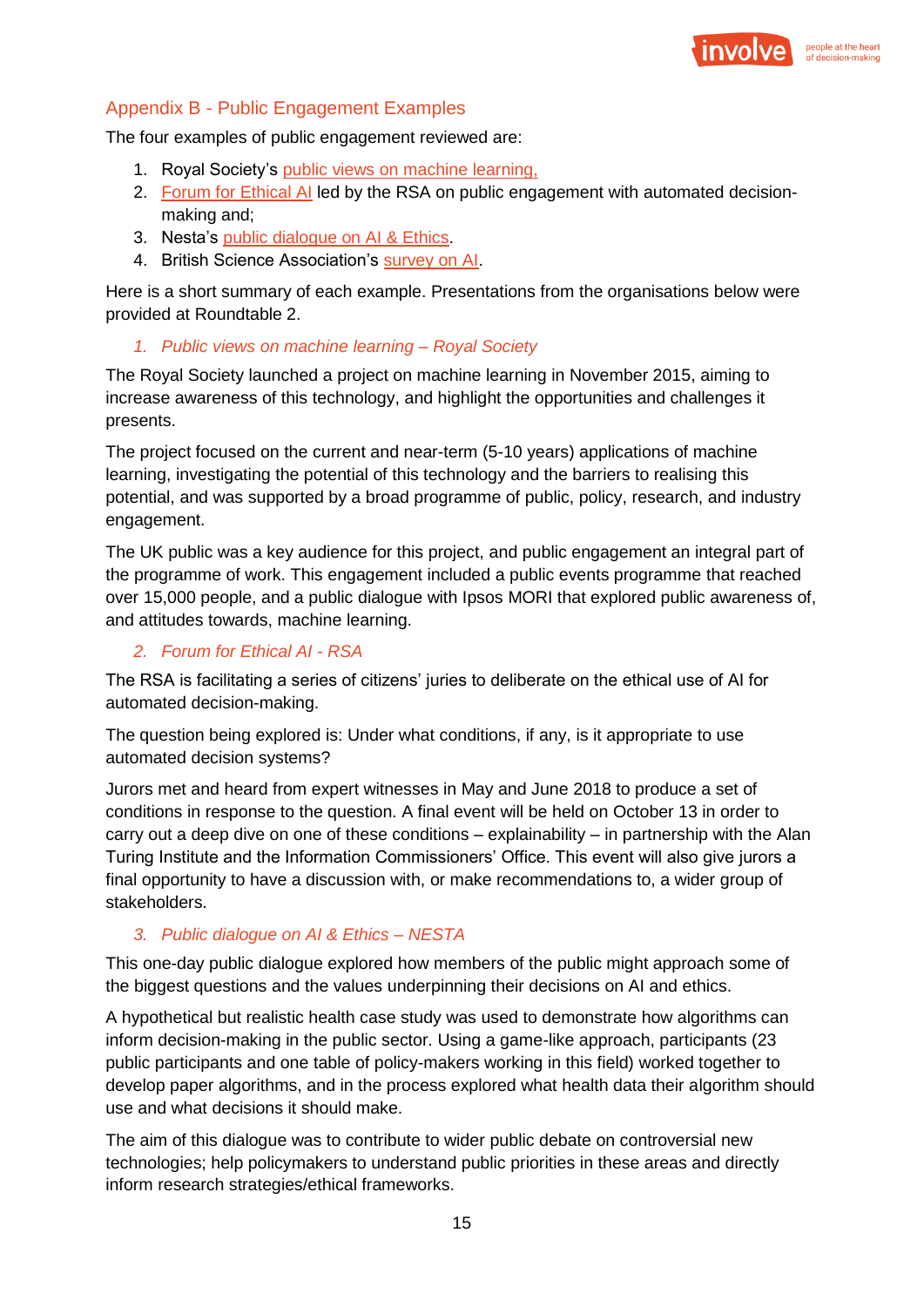

#### *4. Survey on artificial intelligence - British Science Association*

The British Science Association (BSA) conducted a survey for British Science Week 2016 to see how the public thought robotics and artificial intelligence will affect society and culture. The online survey, which had over 2,000 responses, was conducted by YouGov on behalf of the British Science Association.

The survey found that 60 per cent of respondents thought the use of robots or programmes equipped with artificial intelligence will lead to fewer jobs within ten years. It also found 36 per cent of the public believe that the development of AI poses a threat to the long-term survival of humanity.

## Appendix C - Costs of public participation

The analysis of the costs and risks of participation is far less detailed, but includes the following taken from Involve's [True Costs of Public Participation report:](https://www.involve.org.uk/sites/default/files/field/attachemnt/True-Costs-Full-Report.pdf)

- Monetary costs, including staff time (paid and unpaid), staff expenses, external staff / consultants, fees to participants, participants' expenses, training for staff and participants, administration, venue hire, other event costs (e.g. refreshments, equipment), newsletters, leaflets, monitoring and evaluation fees.
- Non-monetary costs, including time contributed by participants, and skills needed for the new approach (taking time from other work).
- Risks, including risks to reputation (from bad participatory practice), stress, uncertainty and conflict.
- Direct costs
	- o Staff costs- extra and different staff may be needed for support. Training staff. Staff time that cannot be spent on their usual work. "heavy time commitments". Staff costs are likely to increase if you bring in external expertise to run or advise the project.
	- o Event costs
	- o Publicity
	- o Exhibitions, reports, leaflets, websites etc.
- **Other costs** 
	- $\circ$  When people are consulted, they may oppose the initiative which may generate costs in managing the next steps of the engagement process.
- Risks rather than costs if the process is managed well these risks could translate into benefits rather than costs, it depends on the quality of the process
	- $\circ$  The cumulative effects on multiple forms of participation can be a cost, in the form of 'over-consulting' and 'engagement fatigue' (Newburn and Jones 2002, 52).
	- o A problem is the amount of time required of staff to find the additional resources required to make participation work properly (Aycrigg 1998, 18).
	- $\circ$  In times of resource constraint voluntary effort can be seen as an infinite resource and overexploited.
	- $\circ$  May be unpredictable and therefore difficult and potentially costly to manage
	- $\circ$  The drive to create common ground may lead to sub-optimal outcomes
	- o Other risks include reputations, failure to deliver on promised outcomes, uncertainty, relationships.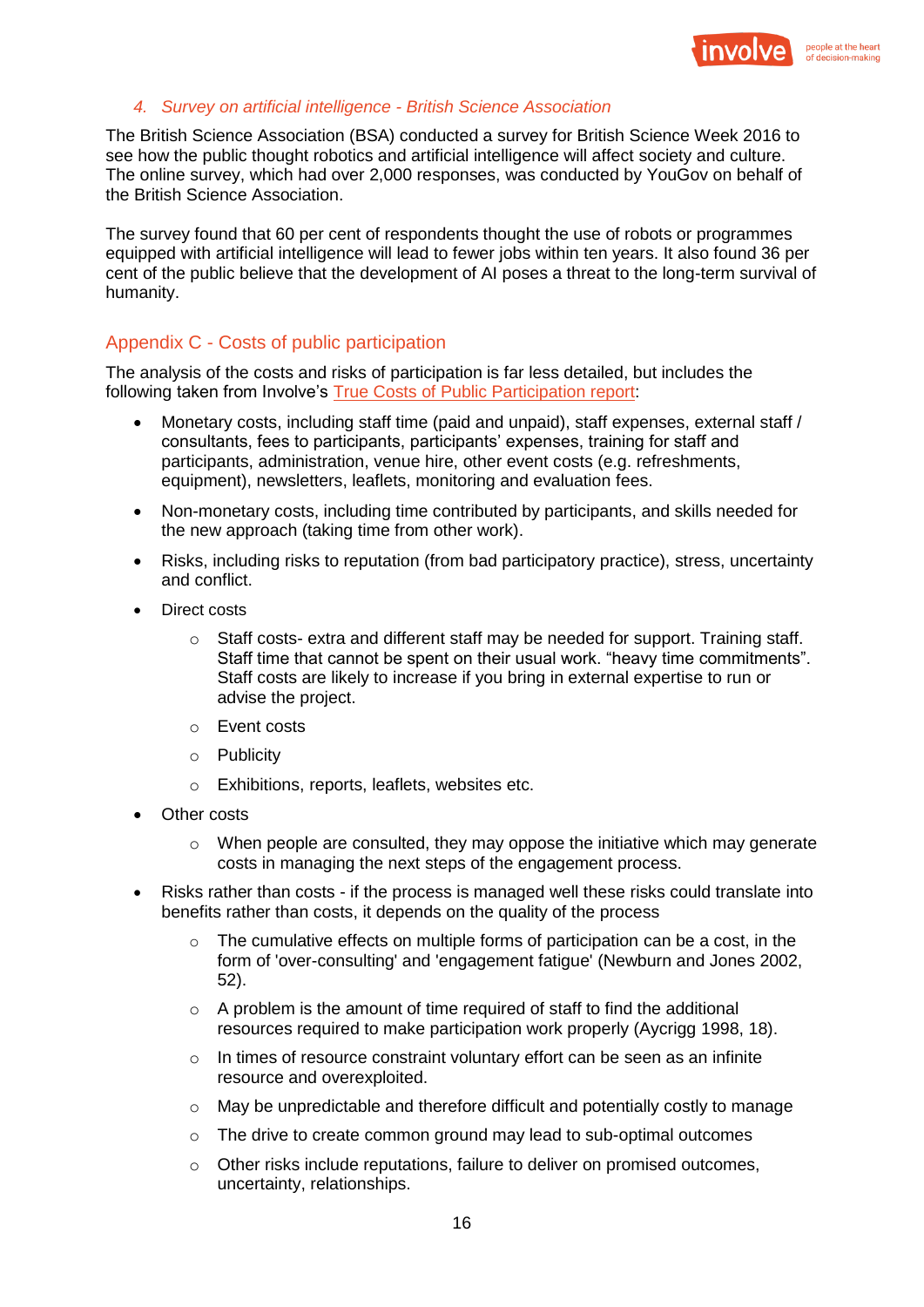

# Appendix D – Benefits of Public Engagement

The benefits of participation are often considered to be:

- **Improved governance**, including increased democratic legitimacy for institutions because of close links with citizens, improved reputations for public bodies, increased opportunities for active citizenship, and greater accountability of public bodies because of more effective information dissemination and better dialogue.
- **Greater social cohesion etc**, including bringing diverse and sometimes hostile communities together, bringing 'hard to reach' and 'disadvantaged' groups into discussions, building relationships within and between different communities and social groups ('bonding' and 'bridging' social capital), strengthening and creating new networks that enable different interests to work together as a result of building more positive relationships based on a better knowledge of each other, and increased equality of access to policy and decision-making processes.
- **Improved quality of services, projects and programmes**, including ensuring public service investment is based more on people's expressed needs, reducing management and maintenance costs by reducing vandalism and misuse as a result of engendering a sense of ownership, enabling faster and easier decisions (e.g. on new developments or protective designations) by reducing conflict between different parties and increasing trust through better communications, and enabling people to share in the responsibility for improving their own quality of life (e.g. health and well-being, or the local environment).
- **Greater capacity building and learning**, including raising awareness and increasing understanding of public institutions and the way they work, enabling citizens to better access the services they need, and to understand the boundaries and limitations of different public bodies, building confidence and optimism among citizens who then go on to other civic activities or learning, supporting the voluntary and community sectors by recognising their vital role in building the capacity of community and specific interest groups (especially disadvantaged and excluded groups), and increasing the skills among the staff running participation and those taking part (especially interpersonal skills).
- These points are taken from pages on Involve's website covering costs and benefits of [participation](https://www.involve.org.uk/resources/knowledge-base/what-impact-participation/benefits-and-costs-public-participation) and the [true costs of public engagement.](https://www.involve.org.uk/sites/default/files/field/attachemnt/True-Costs-Full-Report.pdf)

Participation delivers the following additional benefits:

- **Appropriate decisions-** more accurate and representative information about the needs, priorities and capabilities of local people – better feedback on existing programmes and users.
- **Legitimacy / support for decisions –** Participation can allow support to develop with stakeholders before the decision is formally taken which reduces the need for the 'decide and defend' approach. Having a say can also aid implementation as there is a feeling of ownership over the results which can lead to less conflict.
- **Accountability to the public –** Participation can build on the formal systems of accountability by enabling citizens to hold elected representatives and others more directly accountable through face-to-face discussions.
- **Inclusion and cohesion –** When carefully designed and implemented participation can create institutions that can enable marginalised and often excluded groups to be brought into the decision-making process. Those who are usually excluded from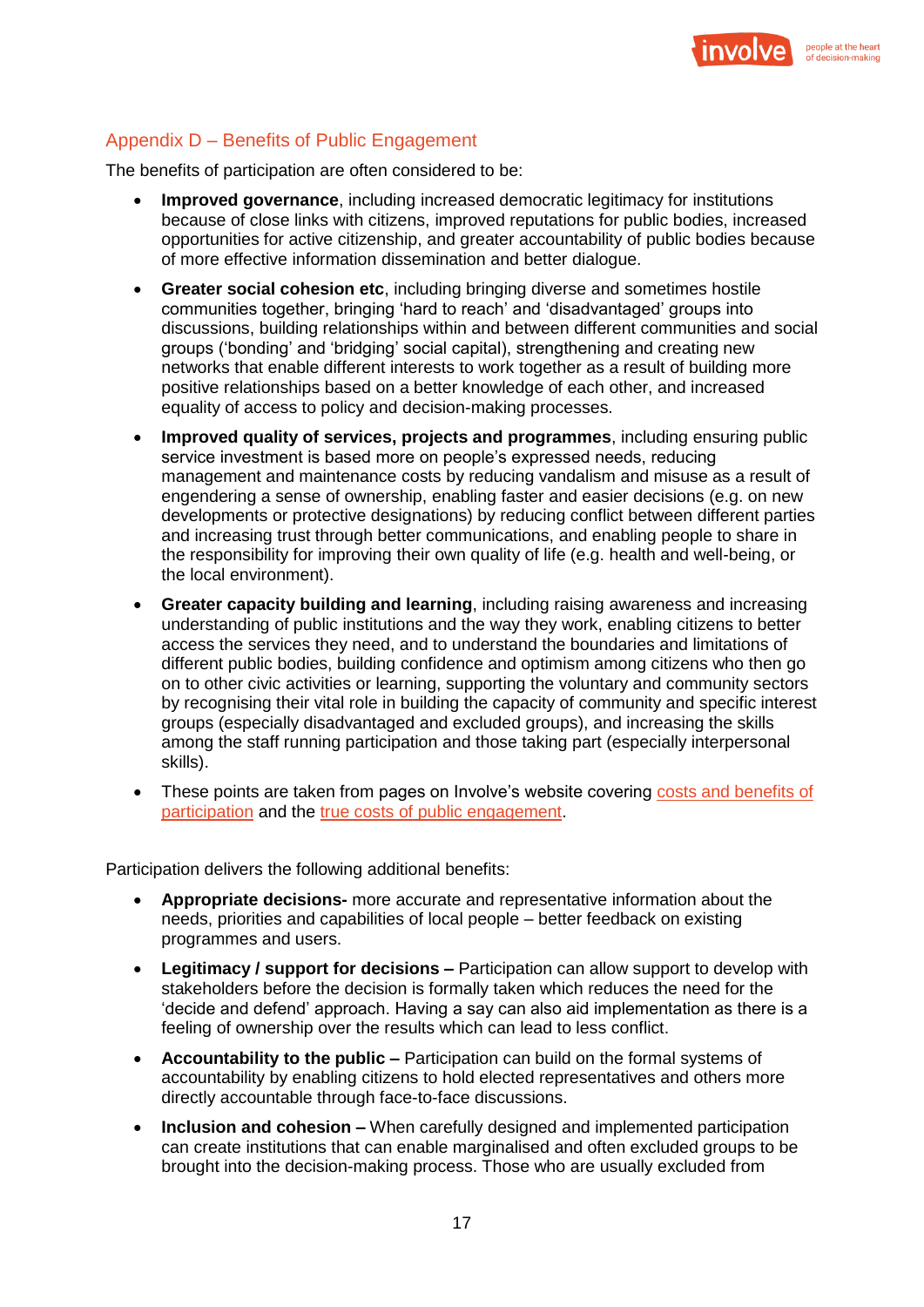

decision-making processes may have relevant new information of knowledge to contribute to improve the quality of a decision.

- **Meeting public demand and expectations for involvement –** even the most traditional institutions have long recognised the need to meet public demand for involvement.
- These are taken from Involve's webpage on the [quality and legitimacy of decision](https://www.involve.org.uk/resources/knowledge-base/what-impact-participation/quality-and-legitimacy-decision-making)**making**